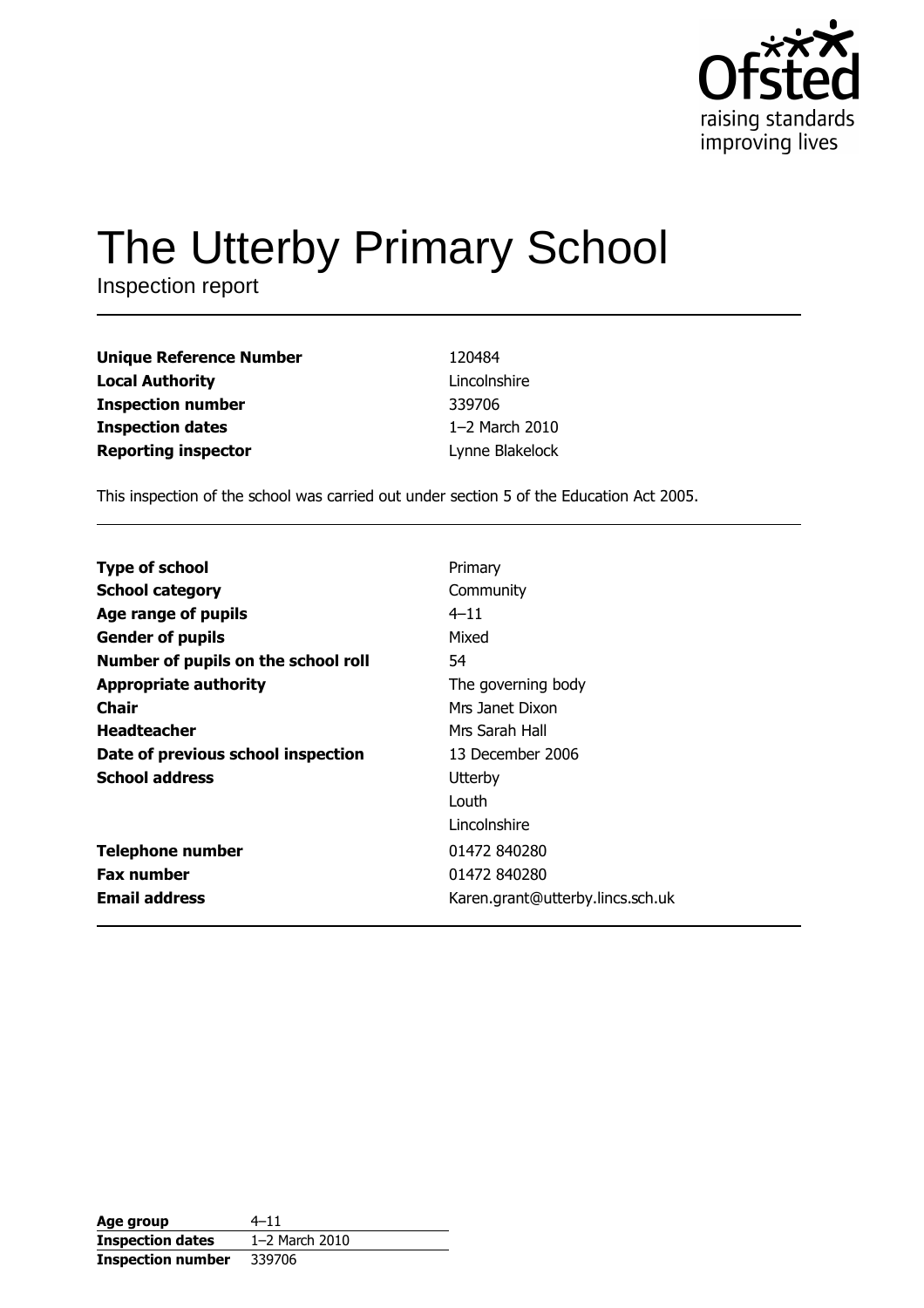The Office for Standards in Education, Children's Services and Skills (Ofsted) regulates and inspects to achieve excellence in the care of children and young people, and in education and skills for learners of all ages. It regulates and inspects childcare and children's social care, and inspects the Children and Family Court Advisory Support Service (Cafcass), schools, colleges, initial teacher training, work-based learning and skills training, adult and community learning, and education and training in prisons and other secure establishments. It rates council children's services, and inspects services for looked after children, safequarding and child protection.

Further copies of this report are obtainable from the school. Under the Education Act 2005, the school must provide a copy of this report free of charge to certain categories of people. A charge not exceeding the full cost of reproduction may be made for any other copies supplied.

If you would like a copy of this document in a different format, such as large print or Braille, please telephone 08456 404045, or email enquiries@ofsted.gov.uk.

You may copy all or parts of this document for non-commercial educational purposes, as long as you give details of the source and date of publication and do not alter the documentation in any way.

Royal Exchange Buildings St Ann's Square Manchester M2 7LA T: 08456 404045 Textphone: 0161 618 8524 E: enquiries@ofsted.gov.uk W: www.ofsted.gov.uk © Crown copyright 2010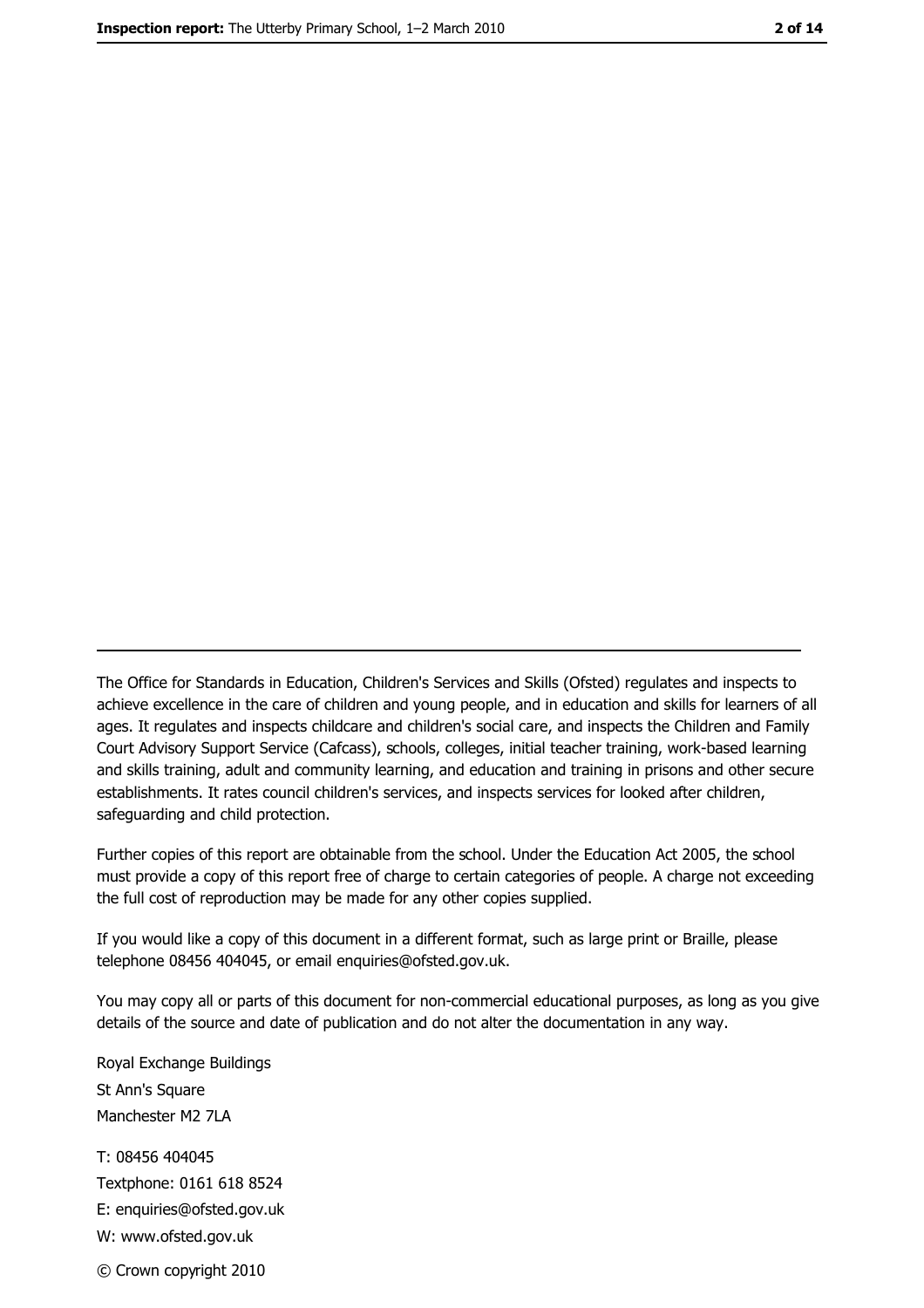## **Introduction**

This inspection was carried out by an additional inspector. The majority of time was spent observing lessons and all three teachers were observed over seven lessons. Meetings were held with groups of pupils, governors and members of staff. The inspector observed the school's work, and looked at data about the school's performance, the school improvement plan, key policies and procedures and the governing body minutes. The inspector analysed staff and pupil guestionnaires and 21 parental questionnaires.

The inspector reviewed many aspects of the school's work and looked in detail at the following:

- the impact of mixed age classes on the level of challenge in learning and the  $\blacksquare$ subsequent achievement of pupils, particularly at Key Stage 1
- how effectively the school is preparing pupils for the cultural diversity of the world  $\blacksquare$ in which we live
- the extent to which the school's assessment practices and procedures are driving  $\blacksquare$ pupils' progress
- the effectiveness of the provision in the Early Years Foundation Stage in enabling  $\blacksquare$ children to get off to a rapid start to their learning.

### **Information about the school**

This very small school is housed in a Victorian building with a modern extension. It is located in an isolated area away from the village and surrounding areas that it serves. All pupils are White British. The percentage of pupils with special educational needs and/or disabilities and the proportion entitled to free school meals are above average and the percentage with a statement of special educational needs is well above average. They have mainly general learning difficulties. Mobility of pupils is above average. The school works in partnership with a local primary school to which it is federated and with four neighbouring secondary schools. It has achieved the Activemark Award for three consecutive years. It has been awarded the Foundation level of the International Schools Award and at the start of the year attained the Financial Management Standards in Schools Award. The governing body runs a daily breakfast club and after-school club. There have been significant changes in staffing since the last inspection, including a new headteacher who took up her post in September 2007.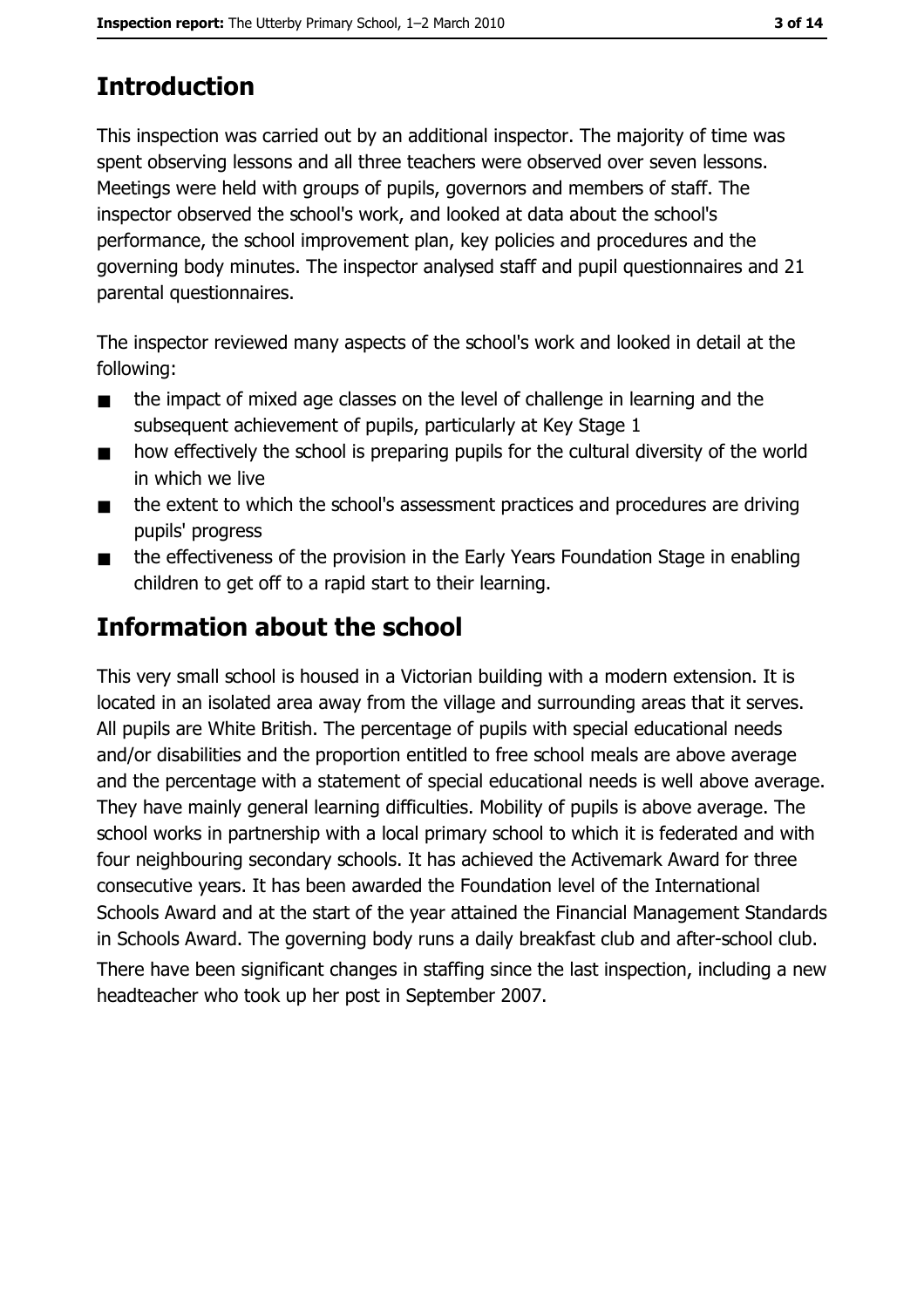### **Inspection judgements**

### Overall effectiveness: how good is the school?

#### The school's capacity for sustained improvement

#### **Main findings**

The school provides an effective education for all of its pupils. Improvements in the quality of teaching, the curriculum and in the academic guidance for pupils, all of which are good, have resulted in pupils' good progress through the school. The headteacher leads the school extremely well. Her rigorous auditing of the school on her arrival and the subsequent very focused monitoring of initiatives to drive up standards are the primary factor in the school's drive forwards and in its good capacity for further improvement. The school's capacity is backed up by reorganisation of management roles to match its needs and by a governing body that has a quickly developing understanding of the school's performance. While attainment in science is in line with the national average and improving by the end of Year 6, tracking systems right through the school are not yet promoting quicker progress through other year groups.

The school is successful in minimising potential barriers to its development, such as the school's small size and its physical isolation. For example, profitable partnerships with other schools have broadened learning opportunities, alongside the school's more creative planning of the curriculum and meaningful links between subjects through themes. All are enabling pupils to develop a satisfactory and improving understanding of the cultural diversity of the world, particularly internationally, with closer local links being sought.

Every pupil is known personally by the staff. Together with clear support systems, it ensures their social and emotional needs are met well from the Early Years Foundation Stage onwards. Parents show strong support for the school although this has not yet extended to enough involvement in their children's learning. Opportunities for pupils to take responsibilities are prized and their breadth promotes pupils' good personal development. This is particularly so in the school council which is a genuine partner in some decisions about learning. Also, members' involvement in play arrangements has reinforced pupils' good understanding of being safe and keeping safe.

Children get off to a satisfactory start in the Early Years Foundation Stage, making sound progress. Although there are some emerging strengths in teaching and leadership and management, resources are not regularly presented imaginatively enough to inspire children. In the small groups, tasks are not refined sufficiently carefully to match more closely children's individual learning needs and thus accelerate their progress. Key Stage 1 and Key Stage 2 pupils are served well by the mixed age groups so that they make good progress and standards are on track to rise at the end of both key stages in 2010. This is also the case with pupils who find some aspects of learning difficult, where resources are used carefully to meet individual needs. This is because tasks are carefully planned in most lessons although tasks for more able pupils do not always go further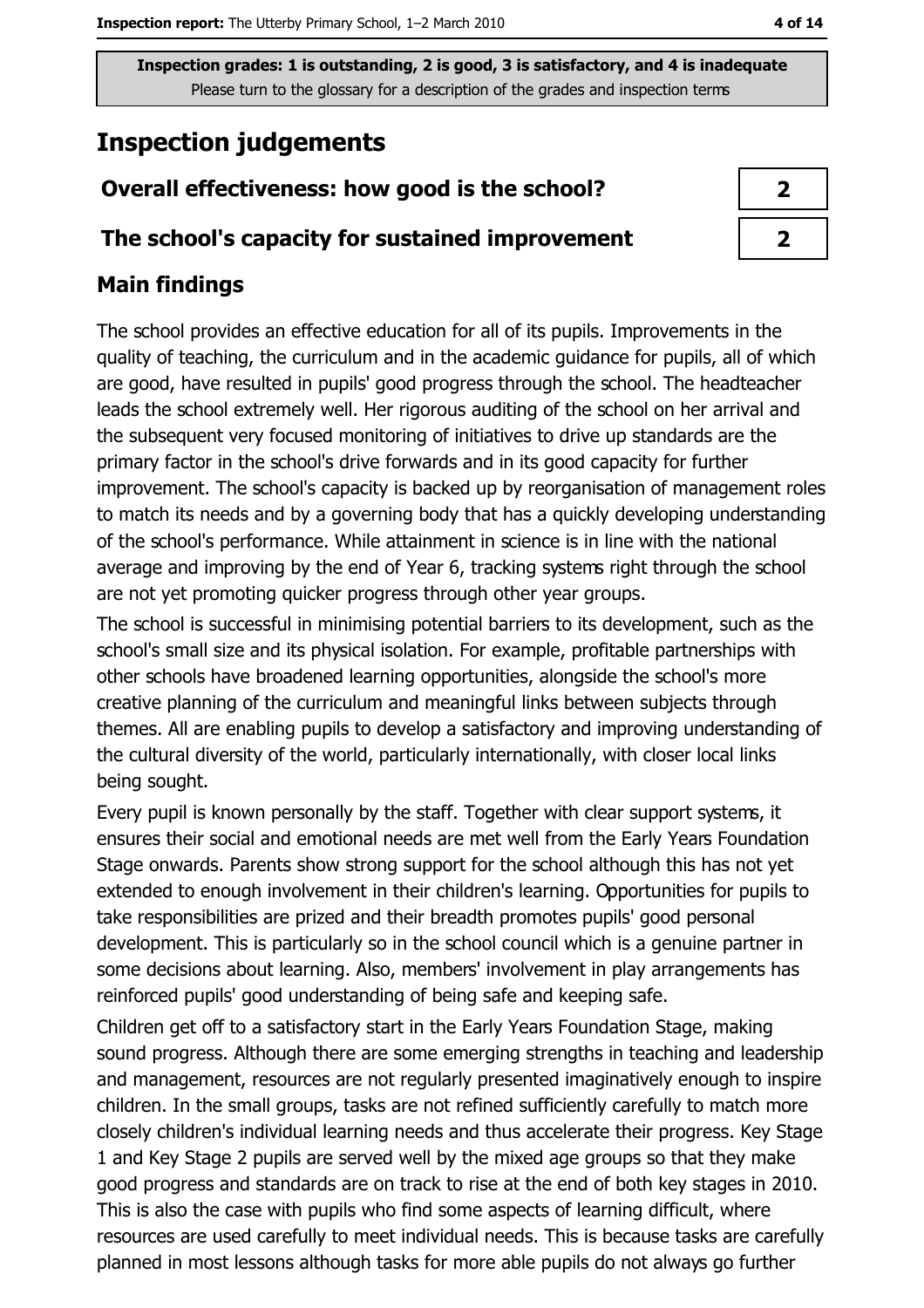than upping the level of difficulty of the same task. Similarly while writing standards are improving, the new strategies are not fully embedded. Assessment of pupils' learning, an issue at the last inspection, has become far more of a focus and marking now usually gives pupils very clear guidance on the next steps in learning Even the youngest children show confidence in evaluating their own work because it is integral to learning.

### What does the school need to do to improve further?

- Accelerate progress in the Early Years Foundation Stage by Summer 2011 through:
	- focusing planning and learning outcomes specifically on the needs of the children and towards the early learning goals
	- using resources more creatively to stimulate children's learning indoors and outdoors.
- Raise standards further in Key Stage 1 and Key Stage 2, especially in writing by:
	- embedding writing initiatives through the school
	- developing the tracking of science progress through the school  $\equiv$
	- ensuring that tasks, including for the more able pupils, empower them to test their skills through, for example, problem solving.
- Build up learning links between home and school by providing regular opportunities  $\blacksquare$ for parents to become partners in their children's learning and progress.

### **Outcomes for individuals and groups of pupils**

Attainment by the end of Year 6 is broadly in line with the national average. There is some variability from year to year in the very small year groups, which can be agaravated by the well above average mobility of pupils. Nevertheless progress is good through the school, showing a three year improving trend. It includes pupils with special educational needs and/or disabilities who are supported very effectively by teaching assistants and who make particularly good progress. Progress in writing is accelerating through the school. Although having some way to go, it is helped by meaningful opportunities for pupils to add to their skills through links across subjects. Progress in science is not quite as good as in English or mathematics because new systems for tracking progress have yet to impact fully on learning. Nevertheless, pupils made good progress in an engaging science lesson where pupils watched in awe as their investigations came to a conclusion. The effectiveness of the lesson was extended by the teacher's challenging questioning, his emphasis on why the reaction had taken place and high expectations in recording the processes.

Pupils speak positively of school, enjoying planned opportunities to develop their personal and social skills. They behave well, encouraged by the positions of responsibility they can apply for and which help them to develop sound workplace skills. This aspect is strengthened by regular and engaging enterprise activities, including a mathematics challenge for pupils from Year 1 onwards. The school council has meaningful involvement in school development decisions such as helping to ensure that

 $\overline{\mathbf{2}}$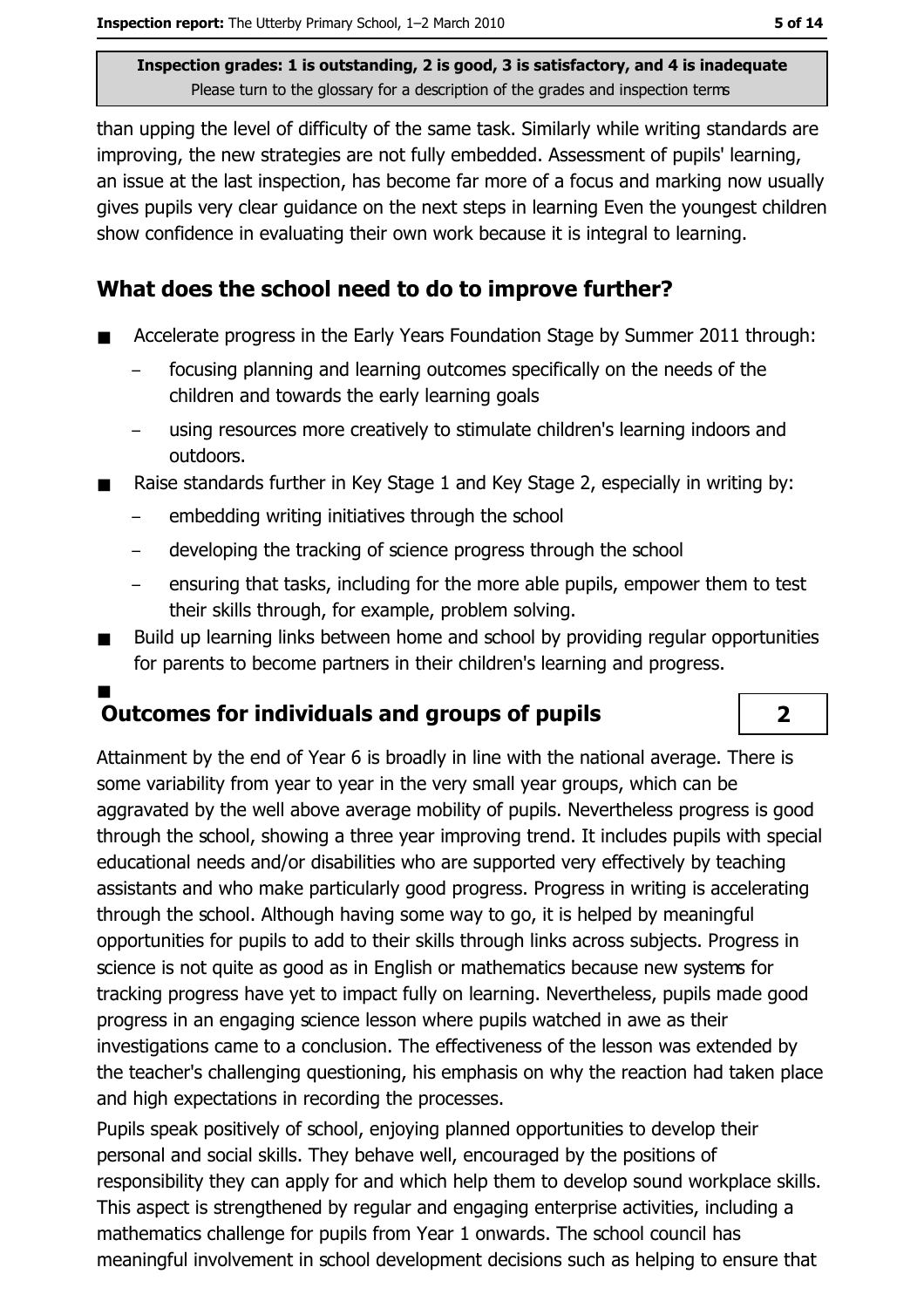pupils stay safe and in devising a homework policy. Members ensure that all pupils have the chance to give their opinions. Pupils take good advantage of the school's provision for learning about and adopting healthy lifestyles, showing keenness to keep fit. Their knowledge of the importance of eating healthily is satisfactory. Attendance is overall broadly average, with the school working hard to improve that of a minority of pupils. The school's carefully thought out provision and its ethos results in pupils' good spiritual, moral, social and cultural development. Caring and respect for others is the foundation of its work and results in a close knit school where pupils enthusiastically help those less well-off than themselves.

| Pupils' achievement and the extent to which they enjoy their learning                                                     |                         |  |
|---------------------------------------------------------------------------------------------------------------------------|-------------------------|--|
| Taking into account:<br>Pupils' attainment <sup>1</sup>                                                                   | 3                       |  |
| The quality of pupils' learning and their progress                                                                        | $\overline{2}$          |  |
| The quality of learning for pupils with special educational needs and/or<br>disabilities and their progress               | 2                       |  |
| The extent to which pupils feel safe                                                                                      | $\overline{\mathbf{2}}$ |  |
| <b>Pupils' behaviour</b>                                                                                                  | $\overline{\mathbf{2}}$ |  |
| The extent to which pupils adopt healthy lifestyles                                                                       | $\overline{\mathbf{2}}$ |  |
| The extent to which pupils contribute to the school and wider community                                                   | $\overline{\mathbf{2}}$ |  |
| The extent to which pupils develop workplace and other skills that will<br>contribute to their future economic well-being | 3                       |  |
| Taking into account:<br>Pupils' attendance <sup>1</sup>                                                                   | 3                       |  |
| The extent of pupils' spiritual, moral, social and cultural development                                                   | $\overline{\mathbf{2}}$ |  |

These are the grades for pupils' outcomes

### How effective is the provision?

Very positive relationships between staff and pupils promote a happy, positive environment for learning. The vast majority of lessons observed during the inspection were effective, resulting in pupils' good progress. Common strengths are a brisk pace to learning, lots of pupil involvement and tasks which generally match well the levels at which pupils work. Sometimes the purpose of learning is expressed in vocabulary which

The grades for attainment and attendance are: 1 is high; 2 is above average; 3 is broadly average; and 4 is low.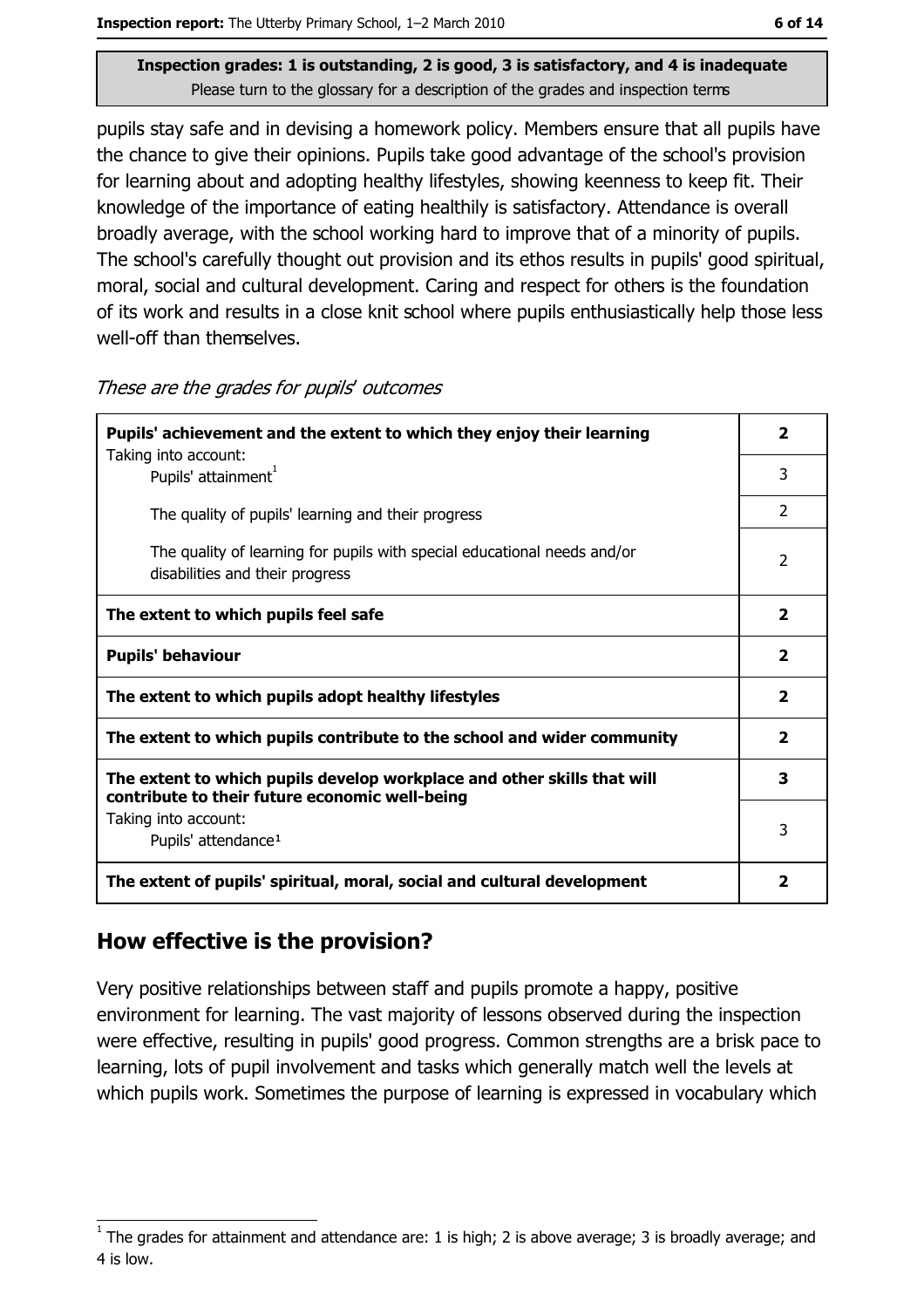is not easily understood by pupils and tasks for the more able could be more carefully thought out to test new skills. Assessment procedures have been a focus since the last inspection and pupils know their targets and work towards them. Marking encourages progress because it very regularly states achievements and often tells pupils how to improve their work. Exemplary practice was seen in a literacy lesson where marking informed planning and resulted in specific targets for the next task. Pupils assess their own work quite confidently, as seen at the end of a Year 1 and Year 2 lesson, when pupils enthusiastically explained to the teacher what they had learnt and what they weren't sure about. The good progress of pupils with special educational needs and/or disabilities is due to a combination of good teaching and focused support on individual needs. The quality of questioning is variable although in some lessons it accelerates pupils' progress through its very specific focus.

The carefully planned curriculum ensures that pupils get a good coverage of subjects in the mixed-age classes. Literacy and numeracy are a focus in all lessons although learning is increasingly practical and skills-based, adding to pupils' enjoyment. Themes are a regular feature, enable more depth and breadth to learning and encourage pupils' cultural development. An example of this is the themed week which looked at communities beyond the school and a China week. Partnership work with a local primary school strengthens the range of activities while links with secondary schools enable specialist teaching in physical education and design technology. Simultaneously, pupils' personal development is promoted well. The combination of visits, visitors and after-school activities result in good enhancement of pupils' learning and their growing enthusiasm for learning and discovering new talents.

Relationships between home and school are nurtured from when children first start school. The school cares for pupils very well on a daily basis and has good systems in place to help ensure their safety and well-being. Consequently, for example, a detailed child protection policy is in place, backed up by appropriately trained staff, and careful attention is given to all other health and safety procedures. All pupils are known as individuals. Sensitive and relevant support, together with good communication between staff, has resulted in individual pupils being able to overcome particular difficulties and make strides in their personal development and learning. Pupils trust the staff and are confident to ask for help with any problems. The school's wide links with outside agencies result in specialist help being available for pupils with specific issues. Transition arrangements are in place but the school has plans to put in more practical activities to prepare pupils more thoroughly for the greater personal demands of secondary school. The breakfast and after-school club provide social and learning opportunities, which pupils benefit from.

These are the grades for the quality of provision

| The quality of teaching                                           |  |
|-------------------------------------------------------------------|--|
| Taking into account:<br>The use of assessment to support learning |  |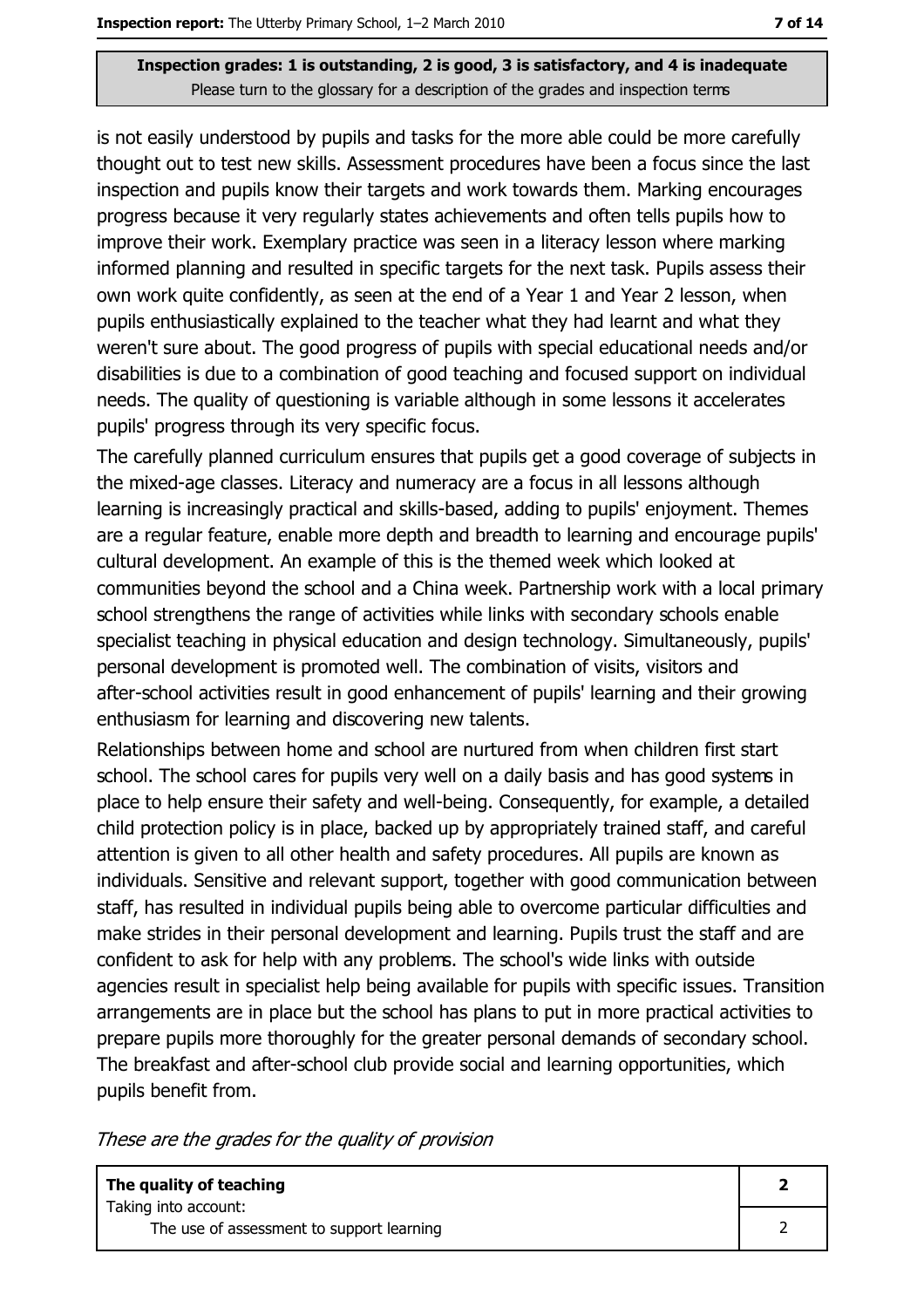| Inspection grades: 1 is outstanding, 2 is good, 3 is satisfactory, and 4 is inadequate<br>Please turn to the glossary for a description of the grades and inspection terms |                |  |
|----------------------------------------------------------------------------------------------------------------------------------------------------------------------------|----------------|--|
| The extent to which the curriculum meets pupils' needs, including, where<br>relevant, through partnerships                                                                 | $\overline{2}$ |  |
| The effectiveness of care, guidance and support                                                                                                                            | $\mathbf{2}$   |  |

#### How effective are leadership and management?

The headteacher has made significant changes to the school since her appointment, with her very clear focus on raising attainment culminating in pupils' good progress through the school in 2009. Rigorous monitoring of the school's performance and well planned strategies to move the school forward have paid dividends. Further improvement in progress is predicted for this year. The headteacher has empowered staff by giving them responsibilities which have ensured that ambition for the school is embedded. Effective partnerships with a variety of organisations and with other schools have strengthened the impact of the curriculum on learning and added to the quality of care, guidance and support. The headteacher is keen to extend parents' support for the school to their involvement in their children's learning. However, parents do show great support for the school's success in educating their children in the broadest sense and for keeping them safe. Safeguarding is overseen conscientiously by the governors and incorporates good quality reviewing. Overall governors, several of whom are new, are building up their knowledge and understanding of the school well, under the confident leadership of the chair, in order to be able to challenge its performance thoroughly. Equality of opportunity is extending, through partnership work, to pupils with specific gifts and talents who also achieve well. Despite the cultural similarity of the area, the school has shown imagination in promoting community cohesion, particularly internationally.

| The effectiveness of leadership and management in embedding ambition and<br>driving improvement                                                                     | $\mathbf{2}$             |
|---------------------------------------------------------------------------------------------------------------------------------------------------------------------|--------------------------|
| Taking into account:<br>The leadership and management of teaching and learning                                                                                      | 2                        |
| The effectiveness of the governing body in challenging and supporting the<br>school so that weaknesses are tackled decisively and statutory responsibilities<br>met | 3                        |
| The effectiveness of the school's engagement with parents and carers                                                                                                | 3                        |
| The effectiveness of partnerships in promoting learning and well-being                                                                                              | $\overline{\mathbf{2}}$  |
| The effectiveness with which the school promotes equality of opportunity and<br>tackles discrimination                                                              | 2                        |
| The effectiveness of safeguarding procedures                                                                                                                        | $\overline{\phantom{a}}$ |
| The effectiveness with which the school promotes community cohesion                                                                                                 | з                        |

#### These are the grades for leadership and management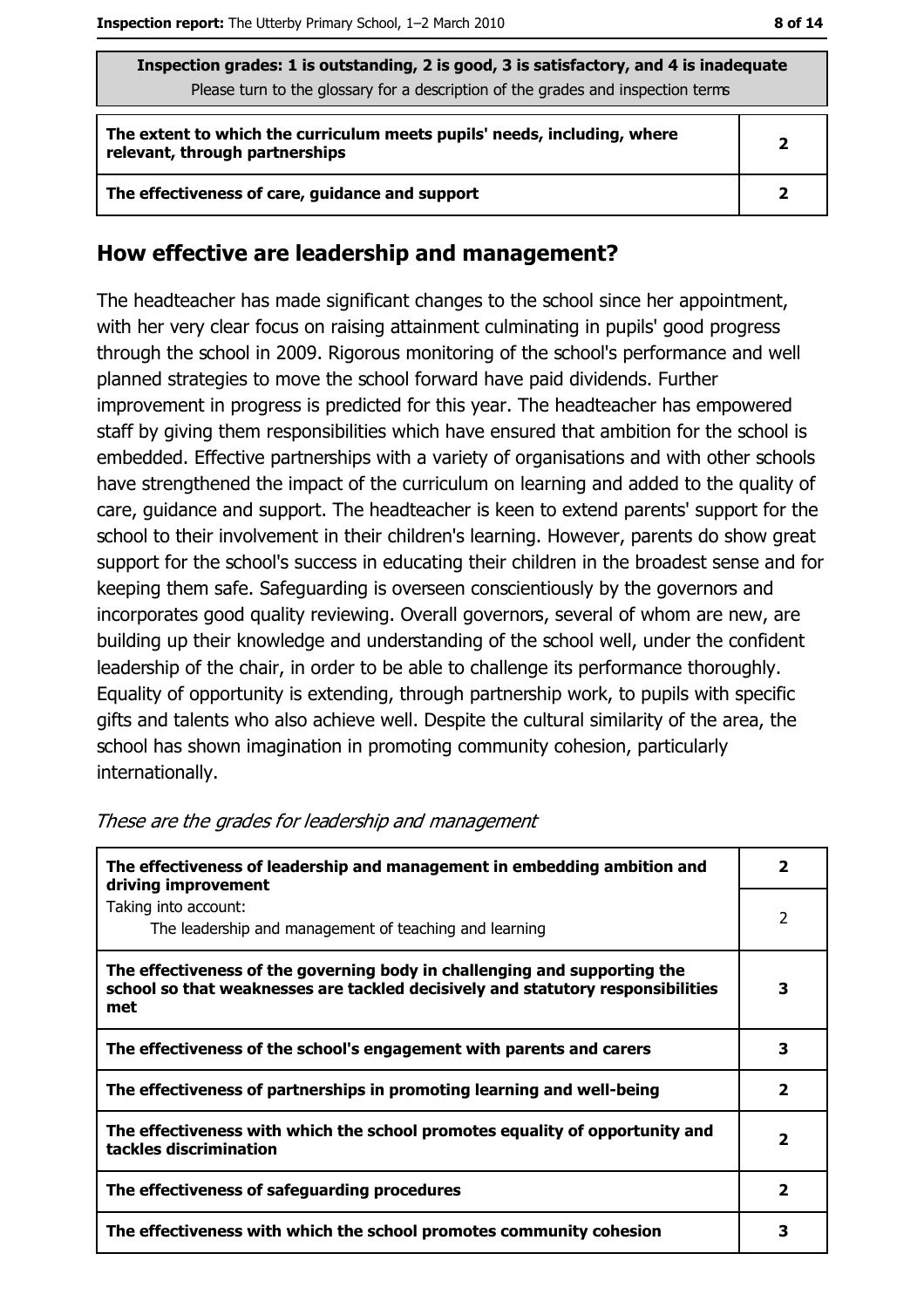The effectiveness with which the school deploys resources to achieve value for money

#### $\overline{2}$

#### **Early Years Foundation Stage**

From starting points which vary, but which are overall in line with the levels of knowledge and skills found nationally, children make satisfactory progress through the Early Years Foundation Stage. Children's personal, social and emotional development accelerates through the stage, helped by their grouping with Key Stage 1 pupils. The children greatly enjoy the support and friendship of the older children and model their caring, sharing and safe behaviour in the classroom, outdoors and in the after-school club. The rota for jobs is enthusiastically shared. Staff make good use of the environment, indoors and outdoors, providing a sound range of activities. Resources are satisfactory but are not often enough used imaginatively enough in promoting greater motivation during free play and directed learning. Questioning is also not focused carefully enough on the learning outcomes. Leadership and management is satisfactory, with emerging strengths in planning and teaching. There is good practice in recording children's achievements and in helping them to understand what we need to do to stay healthy. By the end of the stage, standards are broadly in line, although above in personal, social and emotional development.

| These are the grades for the Early Years Foundation Stage |  |  |  |
|-----------------------------------------------------------|--|--|--|
|                                                           |  |  |  |

| <b>Overall effectiveness of the Early Years Foundation Stage</b>                             | З |
|----------------------------------------------------------------------------------------------|---|
| Taking into account:<br>Outcomes for children in the Early Years Foundation Stage            |   |
| The quality of provision in the Early Years Foundation Stage                                 |   |
| The effectiveness of leadership and management of the Early Years<br><b>Foundation Stage</b> | 3 |

#### **Views of parents and carers**

A majority of parents returned the questionnaire. The vast majority of these were overwhelmingly supportive of what one parent described as 'This very friendly small school where every child matters.' One parent singled out the school's commitment to preparing their children for life as an adult. That parent wrote, 'I have never known a school encourage and teach the children so much about cultures and children at school in other countries.' The major views expressed related to the friendliness of the school, its role as an extended family and the effective management. Three parents felt that some work was either repeated or that there was not always enough challenge. This was not the case during the inspection but the headteacher is monitoring the situation.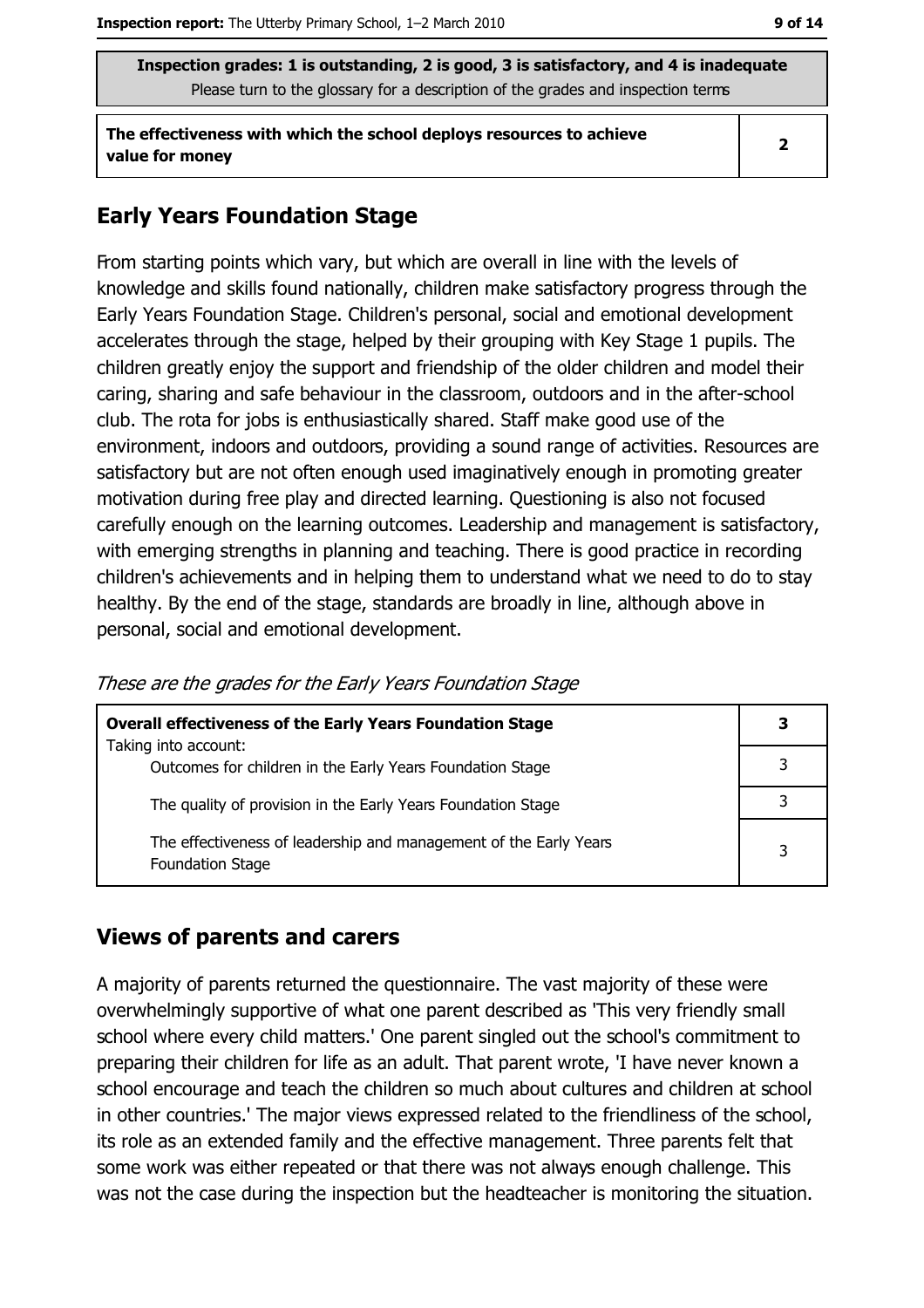#### Responses from parents and carers to Ofsted's questionnaire

Ofsted invited all the registered parents and carers of pupils registered at The Utterby Primary School to complete a questionnaire about their views of the school.

In the questionnaire, parents and carers were asked to record how strongly they agreed with 13 statements about the school. The inspection team received 21 completed questionnaires by the end of the on-site inspection. In total, there are 54 pupils registered at the school.

| <b>Statements</b>                                                                                                                                                                                                                                       | <b>Agree</b> | <b>Strongly</b> | <b>Agree</b>   |               | <b>Disagree</b> |               | <b>Strongly</b><br>disagree |               |
|---------------------------------------------------------------------------------------------------------------------------------------------------------------------------------------------------------------------------------------------------------|--------------|-----------------|----------------|---------------|-----------------|---------------|-----------------------------|---------------|
|                                                                                                                                                                                                                                                         | <b>Total</b> | $\frac{0}{0}$   | <b>Total</b>   | $\frac{0}{0}$ | <b>Total</b>    | $\frac{0}{0}$ | <b>Total</b>                | $\frac{0}{0}$ |
| My child enjoys school                                                                                                                                                                                                                                  | 15           | 71              | 5              | 24            | 1               | 5             | $\mathbf{0}$                | 0             |
| The school keeps my child<br>safe                                                                                                                                                                                                                       | 16           | 76              | 5              | 24            | 0               | 0             | $\mathbf{0}$                | 0             |
| The school informs me<br>about my child's progress                                                                                                                                                                                                      | 14           | 67              | 6              | 29            | $\mathbf{1}$    | 5             | $\mathbf 0$                 | 0             |
| My child is making enough<br>progress at this school                                                                                                                                                                                                    | 12           | 57              | 9              | 43            | 3               | 14            | $\mathbf 0$                 | 0             |
| The teaching is good at this<br>school                                                                                                                                                                                                                  | 12           | 57              | 6              | 29            | $\mathbf 0$     | 0             | 1                           | 5             |
| The school helps me to<br>support my child's learning                                                                                                                                                                                                   | 12           | 57              | 6              | 29            | $\overline{2}$  | 10            | $\overline{2}$              | 10            |
| The school helps my child to<br>have a healthy lifestyle                                                                                                                                                                                                | 14           | 67              | 6              | 29            | $\mathbf{1}$    | 5             | 0                           | 0             |
| The school makes sure that<br>my child is well prepared for<br>the future (for example<br>changing year group,<br>changing school, and for<br>children who are finishing<br>school, entering further or<br>higher education, or<br>entering employment) | 10           | 48              | 6              | 29            | $\mathbf{1}$    | 5             | $\mathbf 0$                 | 0             |
| The school meets my child's<br>particular needs                                                                                                                                                                                                         | 11           | 52              | $\overline{7}$ | 33            | $\mathbf 0$     | 0             | 0                           | 0             |
| The school deals effectively<br>with unacceptable behaviour                                                                                                                                                                                             | 14           | 67              | 6              | 29            | $\mathbf 0$     | 0             | 0                           | 0             |
| The school takes account of<br>my suggestions and<br>concerns                                                                                                                                                                                           | 13           | 63              | 7              | 33            | 0               | 0             | 0                           | 0             |
| The school is led and<br>managed effectively                                                                                                                                                                                                            | 14           | 67              | 5              | 24            | $\mathbf 0$     | 0             | $\bf{0}$                    | 0             |
| Overall, I am happy with my<br>child's experience at this<br>school                                                                                                                                                                                     | 13           | 62              | 7              | 33            | $\pmb{0}$       | 0             | $\mathbf 0$                 | 0             |

The table above summarises the responses that parents and carers made to each statement. The percentages indicate the proportion of parents and carers giving that response out of the total number of completed questionnaires. Where one or more parents and carers chose not to answer a particular question, the percentages will not add up to 100%.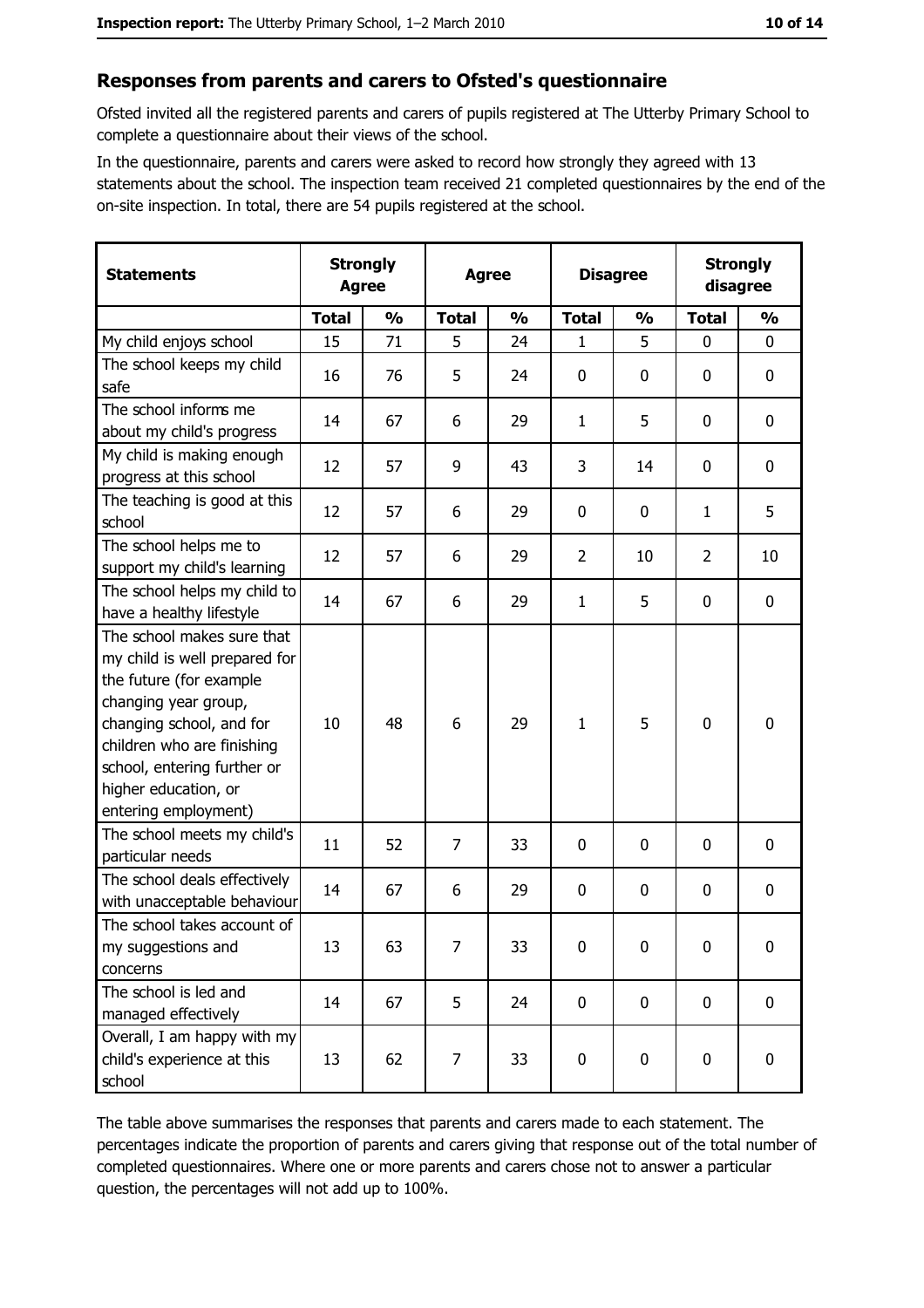### Glossary

| Grade   | <b>Judgement</b> | <b>Description</b>                                                                                                                                                                                                               |
|---------|------------------|----------------------------------------------------------------------------------------------------------------------------------------------------------------------------------------------------------------------------------|
| Grade 1 | Outstanding      | These features are highly effective. An oustanding<br>school provides exceptionally well for its pupils' needs.                                                                                                                  |
| Grade 2 | Good             | These are very positive features of a school. A school<br>that is good is serving its pupils well.                                                                                                                               |
| Grade 3 | Satisfactory     | These features are of reasonable quality. A satisfactory<br>school is providing adequately for its pupils.                                                                                                                       |
| Grade 4 | Inadequate       | These features are not of an acceptable standard. An<br>inadequate school needs to make significant<br>improvement in order to meet the needs of its pupils.<br>Ofsted inspectors will make further visits until it<br>improves. |

### What inspection judgements mean

#### Overall effectiveness of schools inspected between September 2007 and July 2008

|                       | Overall effectiveness judgement (percentage of<br>schools) |      |                     |                   |
|-----------------------|------------------------------------------------------------|------|---------------------|-------------------|
| <b>Type of school</b> | Outstanding                                                | Good | <b>Satisfactory</b> | <b>Inadequate</b> |
| Nursery schools       | 39                                                         | 58   | 3                   | 0                 |
| Primary schools       | 13                                                         | 50   | 33                  | 4                 |
| Secondary schools     | 17                                                         | 40   | 34                  | 9                 |
| Sixth forms           | 18                                                         | 43   | 37                  | $\overline{2}$    |
| Special schools       | 26                                                         | 54   | 18                  | $\overline{2}$    |
| Pupil referral units  | 7                                                          | 55   | 30                  | 7                 |
| All schools           | 15                                                         | 49   | 32                  | 5                 |

New school inspection arrangements were introduced on 1 September 2009. This means that inspectors now make some additional judgements that were not made previously.

The data in the table above were reported in The Annual Report of Her Majesty's Chief Inspector of Education, Children's Services and Skills 2007/08.

Percentages are rounded and do not always add exactly to 100. Secondary school figures include those that have sixth forms, and sixth form figures include only the data specifically for sixth form inspection judgements.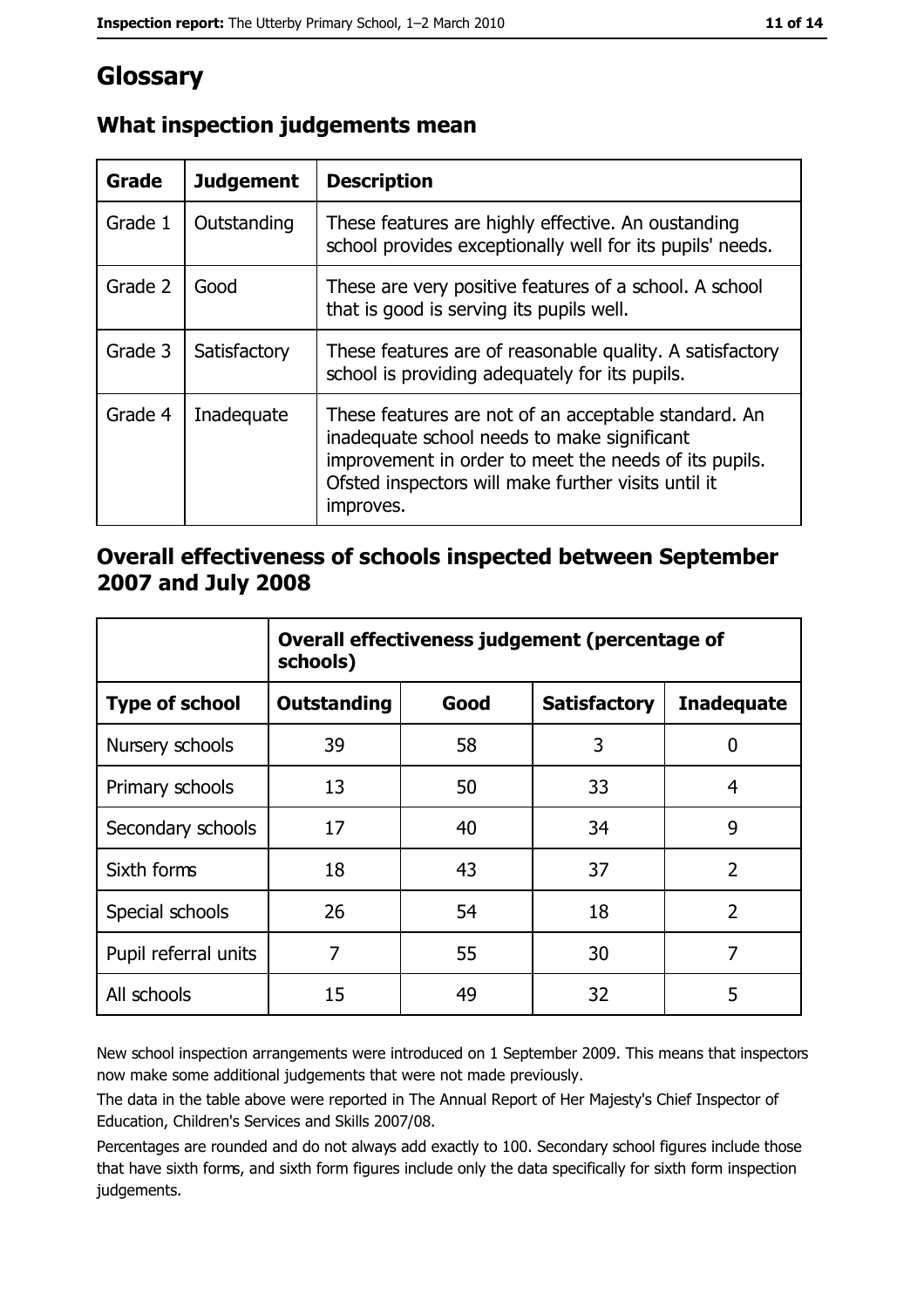### **Common terminology used by inspectors**

| Achievement:                  | the progress and success of a pupil in<br>their learning, development or training.                                                                                                                                                                                                                           |  |  |
|-------------------------------|--------------------------------------------------------------------------------------------------------------------------------------------------------------------------------------------------------------------------------------------------------------------------------------------------------------|--|--|
| Attainment:                   | the standard of the pupils' work shown by<br>test and examination results and in<br>lessons.                                                                                                                                                                                                                 |  |  |
| Capacity to improve:          | the proven ability of the school to<br>continue improving. Inspectors base this<br>judgement on what the school has<br>accomplished so far and on the quality of<br>its systems to maintain improvement.                                                                                                     |  |  |
| Leadership and management:    | the contribution of all the staff with<br>responsibilities, not just the headteacher,<br>to identifying priorities, directing and<br>motivating staff and running the school.                                                                                                                                |  |  |
| Learning:                     | how well pupils acquire knowledge,<br>develop their understanding, learn and<br>practise skills and are developing their<br>competence as learners.                                                                                                                                                          |  |  |
| <b>Overall effectiveness:</b> | inspectors form a judgement on a school's<br>overall effectiveness based on the findings<br>from their inspection of the school. The<br>following judgements, in particular,<br>influence what the overall effectiveness<br>judgement will be.                                                               |  |  |
|                               | The school's capacity for sustained<br>improvement.<br>Outcomes for individuals and groups<br>of pupils.<br>The quality of teaching.<br>The extent to which the curriculum<br>meets pupil's needs, including where<br>relevant, through partnerships.<br>The effectiveness of care, guidance<br>and support. |  |  |
| Progress:                     | the rate at which pupils are learning in<br>lessons and over longer periods of time. It<br>is often measured by comparing the<br>pupils' attainment at the end of a key<br>stage with their attainment when they<br>started.                                                                                 |  |  |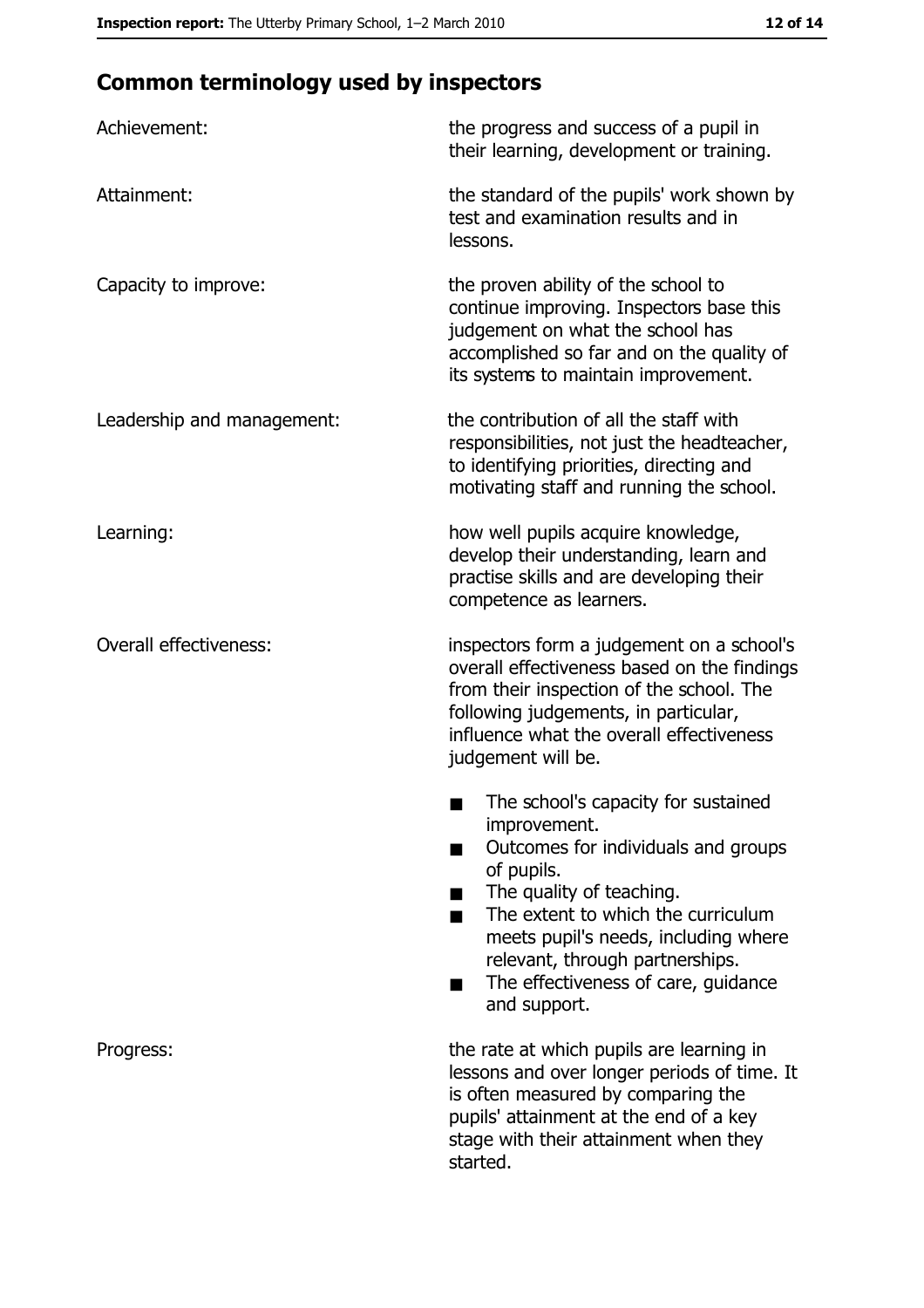This letter is provided for the school, parents and carers to share with their children. It describes Ofsted's main findings from the inspection of their school.



Wednesday 3 March 2010

Dear Pupils

Inspection of The Utterby Primary School, Lincolnshire, LN11 0TN

I am writing to tell you the judgements that I made about your school when I visited it recently. I had such an enjoyable time and I thank you for making me so welcome and for telling me your views about school. During my visit all of you went to a magic show and Year 3,4 and 5 pupils travelled on a steam train with other schools in the A16 network group. All of these were very worthwhile and show your enjoyment of school and your good progress. I particularly enjoyed spending time in lessons and I will remember the science lesson and the discoveries you made during your investigations for a long time.

Your school is a good school. You enjoy learning because teaching is good. The subjects you learn are presented in an interesting way and help you to make good progress not only in your knowledge but also in your skills. School is a happy place. The staff look after you well and give you lots of chances to help to run activities. I was impressed with the work of the school council, which is making a real difference to how your school develops. You are assessing the quality of your own work well and keep your targets in mind when judging your work.

The school is led well by your headteacher, who is moving the school forward in lots of different ways. There are other things the school is going to do to improve it further. Planning and resources for those children in the Early Years Foundation Stage are going to be reviewed to help more of you reach your early learning goals. Attainment needs to rise more through the school so writing skills will be given very careful attention, your progress will be regularly checked in science and all tasks will make you think hard! I am delighted that parents are so happy with the school but it would be great for them to be involved in your learning as well. The headteacher is very keen for this to happen.

All the best for the future and keep learning!

Yours sincerely

Lynne Blakelock

Lead inspector